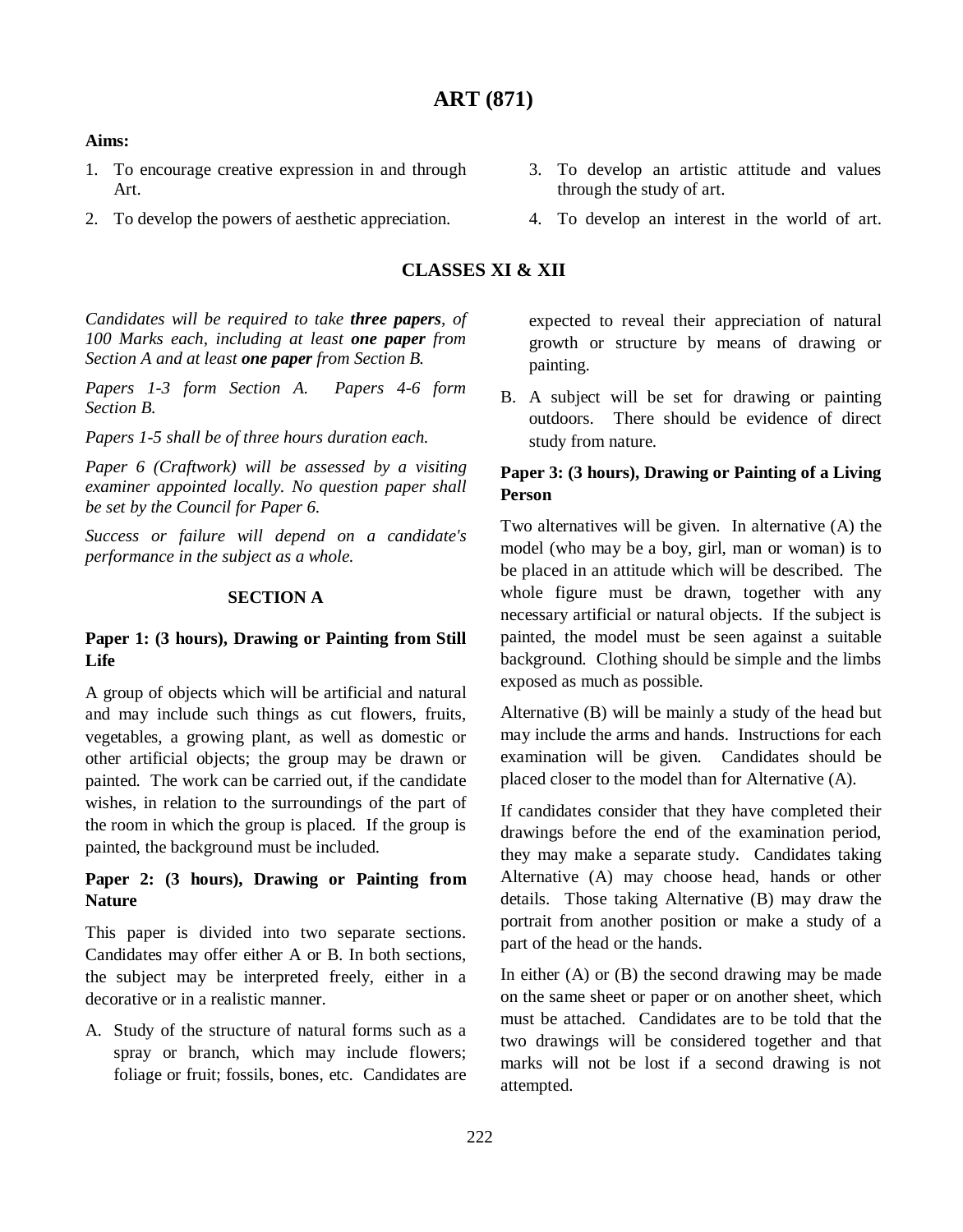#### **SECTION B**

## **Paper 4: (3 hours), Original Imaginative Composition in Colour**

A paper containing a list of alternative subjects will be given to candidates one week before the examination. The actual composition will be executed in the examination room after a period of not less than seven days from the distribution of the paper to the candidates; sketches, or other notes must not be taken into the examination room. Since this is a test of original work, it would be inappropriate for any form of guidance to be given to candidates other than that printed on the question paper. A variety of themes will be set; these may be given in the form of titles indicating the subjects, or of specified objects for inclusion in a composition, or in any other form that will stimulate the imagination. Candidates should base their work if possible on scenes that they have themselves observed. Any style, or technique, including that which is traditional in the candidates' own area, may be used.

#### **Paper 5: (3 hours), Crafts 'A'**

Candidates will be required to answer any one question. The object of this paper is to test the ability of candidates in craftwork where the material is restricted to flat paper, ink and/or colour. Question will be set requiring the design and execution of the following:

- the page of a book, book cover, or end papers;
- a notice or pictorial poster;
- a card such as a Christmas card or invitation card or emblem;
- a patterned paper for a specific purpose.

Several but not all of these alternative subjects will be set and candidates will be required to select any one of them. There will be an opportunity to make full use of the calligrapher's art with drawn and painted, penmade or brush-written lettering.

### **Paper 6: Crafts 'B'**

This Paper is restricted to school candidates.

The candidates must submit at least one and *not more than two* examples of Craftwork, which they have executed during the school year in any one craft from the following eight categories. Further evidence of study in the form of working drawings, small notebook or photographs may also be submitted.

- (a) Earthenware or stoneware pottery such as a jug, bowl, dish, vase or hollowed pottery form which the candidate has either moulded, hand built or thrown on the wheel and decorated if he or she so wishes.
- (b) Abstract or figurative sculpture including reliefs. These can be carved, constructed, assembled, cast or modelled in any suitable material.

Candidates must be warned not to submit work in material that is likely to break in transit; clay must always be fired and modelling in plaster must be supported by strong armatures. Sculpture over 60 cm in any dimension is not acceptable because of difficulties in handling.

- (c) Cloth or rug designed and woven by the candidate on the loom for any specified purpose. When possible this should show experience of spinning and dyeing.
- (d) Cotton, wool, silk, bark cloth or other material dyed in a pattern as in block-printing, screenprinting, batik, tie-and dye, etc. The piece should be at least a square metre in area. Blocks should not be sent.
- (e) Embroidery, mosaic, collage or decorative panels, unframed, but simply and suitably mounted, showing evidence of ability to relate design to media.
- (f) Puppet or marionette (including the type used in shadow plays) representing a specified character or person. It is desirable that the puppets should be made in relation to a play, and notes on their particular dramatic use should be included.
- (g) Prints in colour or black and white, from an original wood or lino block or a monotype. The main work must be clearly labelled and suitably mounted. Blocks need not be sent.
- (h) Example of a local craft made by the candidate. This should be supported by a second entry showing a personal development of this craft.

### **Each candidate must confine his entry to ONE craft.**

The work submitted must be the unaided work of the candidate. It must be accompanied by a statement from the Principal of the school to this effect.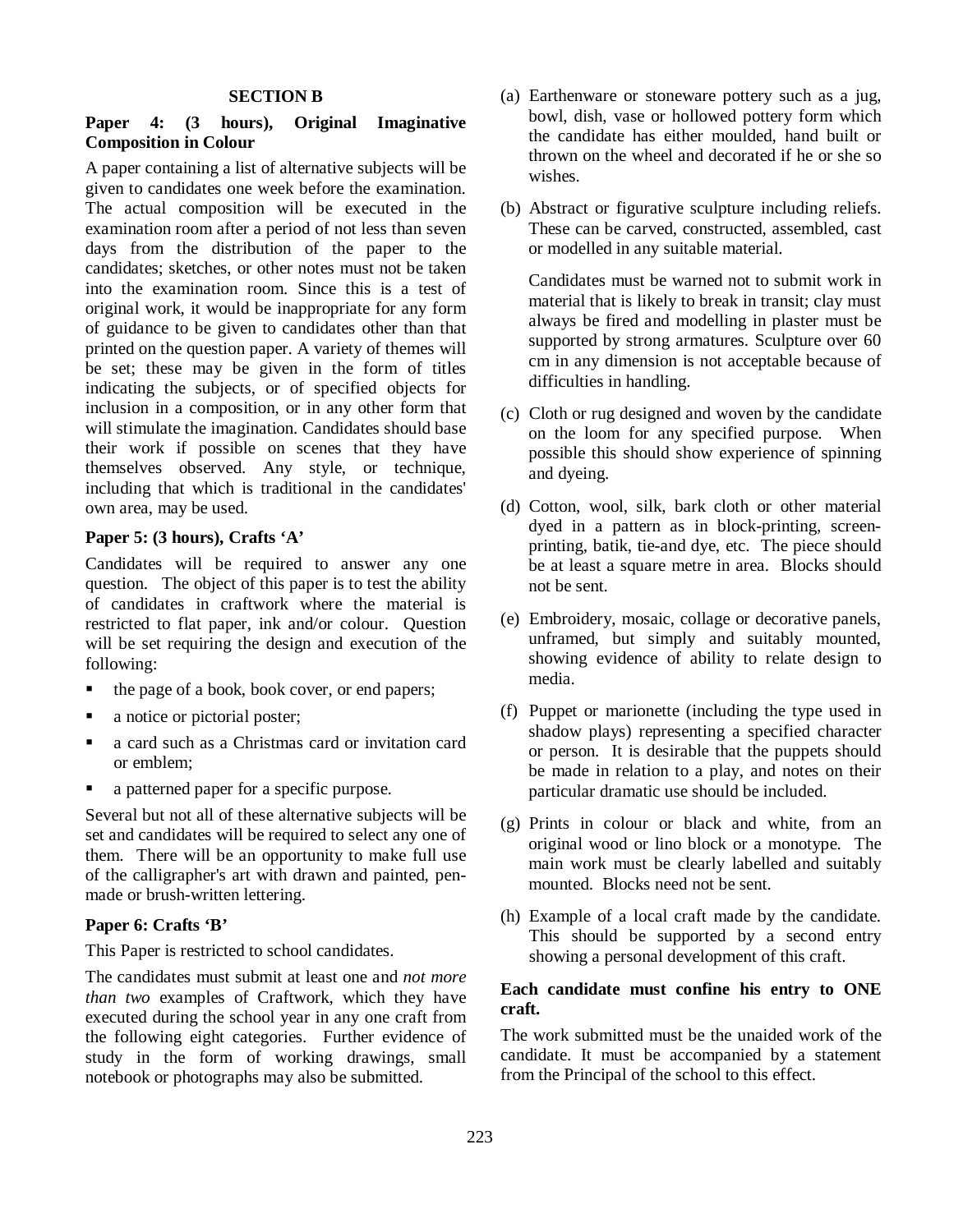### **GENERAL**

- 1. Any medium may be used provided that it is suitable for the subject. Painted work must be carried out in a quick-drying medium and must be completely dry before it is dispatched. When acrylic paint is used for examination work, it must be mixed with water. All paints used must be of adequate quality: if coloured crayons or chalk are used, they must have a range and quality comparable with that of paints and must be carefully fixed at the examination centre before the work is sent to the Council. Monochrome may be used where permitted by the regulations for each Paper but will not be accepted as satisfying the requirement in respect of colour for Paper 4.
- 2. Candidates must use their judgment with regard to (i) the size of a drawing or painting, (ii) the proportion of height to width within the space available. In all cases credit will be given for good composition.
- 3. In each of Papers 1 to 4, the test is one of free drawing or painting, therefore, any mechanical means of execution of the drawing or painting, (such as measuring or ruling) are not allowed. Instruments and tracing paper are allowed for Paper 5, but candidates are advised to restrict their use as far as possible.
- 4. Where question or printed instructions provided for alternative groups, etc., the Supervisor in consultation with an Art Teacher will decide which of these alternatives is to form the subject of the examination, after taking account of local convenience, etc. At centres for candidates from more than one school, both the alternative subjects in Paper 2 (Plant Drawing) must be provided if they are required by schools or candidates.
- 5. Suitable alternative subjects will be provided for the different areas, so far as this may appear desirable; account will be taken of different climatic conditions in the selection of flower specimens, etc.
- 6. The paper supplied for use in the examination room will be about 35 cm x 25 cm. Schools or candidates wishing to work on a larger scale, not larger than Half Imperial or Royal (64 cm x 51 cm) or on a different type or tone of paper, will be at liberty to provide their own. Work which is

carried out on stiff boards or which is mounted cannot be accepted. The paper used by candidates must not be less than 35 cm x 25 cm and the work submitted must fill or approximately fill the page.

- 7. **All drawings must be packed flat and not rolled**: Half-Imperial and Royal sheets should be folded across the middle. When drawings are too large to enclose in the envelopes provided, it is essential that the information required on the front of the envelope be given and that the envelope itself be packed in the same parcel with the drawings.
- 8. Examiners are caused great inconvenience by candidates failing to write their examination numbers either clearly or correctly, thus making identification difficult. Schools are asked to co-operate by impressing upon candidates that they must write their names and full examination numbers (e.g. John Smith, B802/021) both clearly and correctly on their examination work and that on drawings and paintings this must be written on the front (top right hand corner) and also on the back. They must not write anything else on the front of the picture. Failure to observe this instruction may result in loss of marks.

#### **STANDING INSTRUCTIONS FOR SUPERVISORS**

# **Papers 1-3**

The printed 'Instructions' for these papers which are sent to schools well in advance of the examination will be limited as far as possible to the subjects of the tests. They are for the use of the Supervisor only, in consultation with the Art Teacher.

It is important that early attention should be given to the provision of the objects and / or models required. In papers 1 to 3, both alternatives must be set if required by candidates.

The group or subject should be so arranged that each candidate obtains an uninterrupted view: for Paper 1 candidates should not be more than 3.60 meters from the group. Candidates may form a semicircle but not a complete circle round the group; more than one session may be arranged if there is a large number of candidates. The examination must be held in good light but care must be taken that sunlight does not fall upon the group or subject while work is in progress.